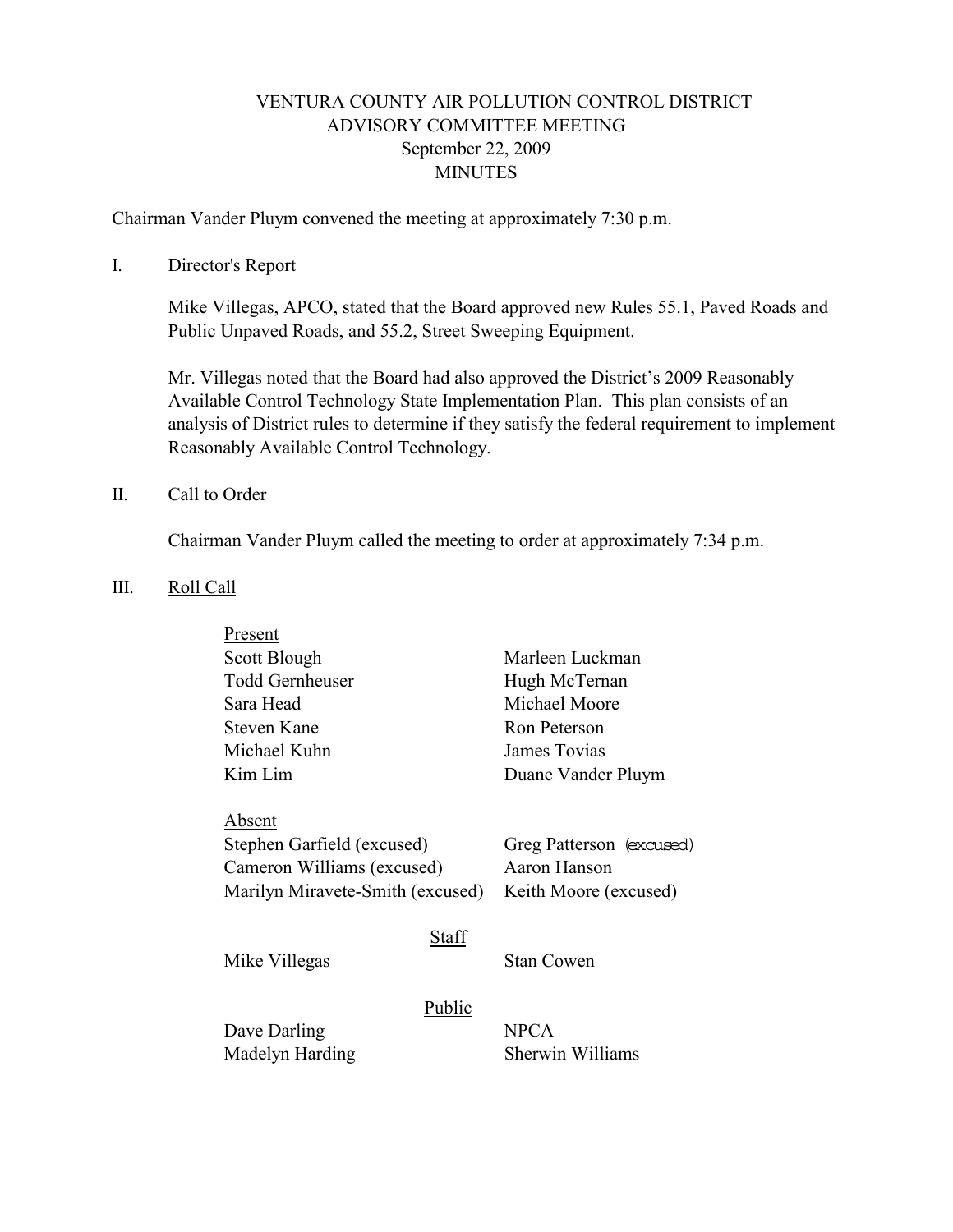### Page 2

## IV. Minutes

The minutes of the May 26, 2009, meeting were approved as drafted.

### V. Committee Comment

The Committee and staff briefly discussed air quality and the recent wildfires. Mike Villegas noted that the County has experienced eight days over the federal 0.08 ppm eight-hour ozone standard so far this year. Mr. Villegas noted that any high particulate matter readings related to wildfires would be tagged as exceptional events. The District will then be responsible to provide justification to the U.S. Environmental Protection Agency that the emissions from the fire were responsible for the high PM readings.

### VI. Public Comment

There was no public comment.

#### VII. New Business

A. Proposed New Rule 74.2.1, Architectural Coatings

Stan Cowen, of APCD staff, gave an overview of the proposed new rules. The main points where as follows:

- Staff is proposing to adopt the provision of the California Air Resources Board's 2007 Suggested Control Measure for architectural coatings.
- This will result in the reduction of the ROC limits for many coating categories.
- Staff is proposing to retain the prohibition of sale for noncompliant coatings and the existing three year sell-through provisions.
- The one liter container and aerosol coating exemptions would be retained.
- This proposed rule action is estimated to reduce 0.5 tons of ROC per day, which is a significant emission reduction.
- The estimated cost-effectiveness is \$1.40 per pound of ROC reduced.
- An EIR is being prepared for this rule action and is scheduled to be reviewed by the County's Environmental Report Review Committee on October 14, 2009.

Mr. Cowen noted that Dunn Edwards Paints had provided a letter of support dated September 22, 2009.

Committee member Blough asked if the rule would apply to both domestic and internationally produced paints. Stan Cowen stated the rule would apply to both; however, most of the paint is produced domestically.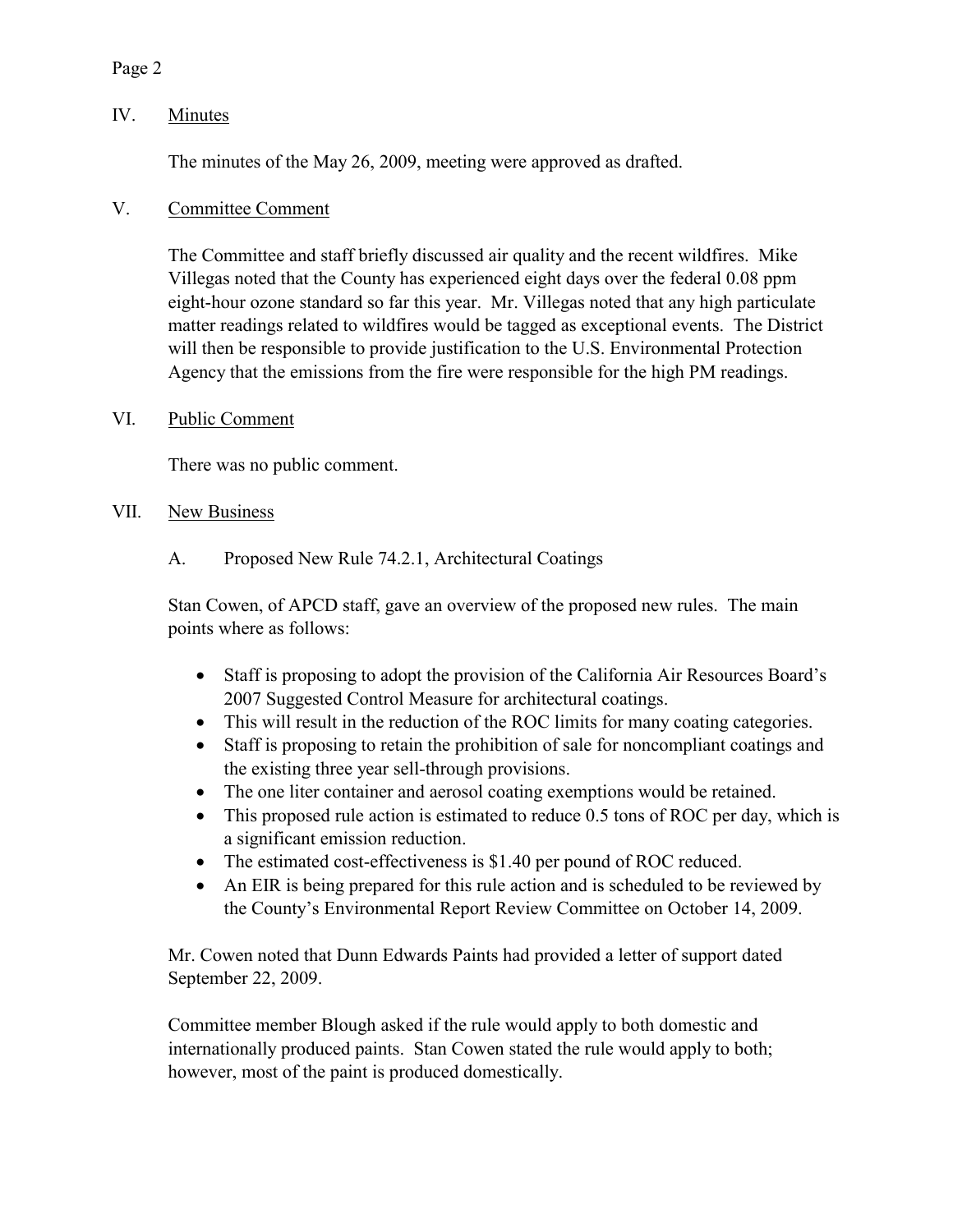Committee member Gernheuser asked if thinning was accounted for in the ROC limits. Madelyn Harding, of Sherwin Williams, stated that the manufacturers provide thinning instructions.

Committee member Michael Moore asked about the socioeconomic analysis contained in the staff report, and expressed concern with the finding that there could be a loss of 74 jobs in Ventura County. Stan Cowen noted that this study was done by SCAQMD and was based on their more stringent version of the rule. Staff was not proposing to adopt the SCAQMD limits and had proposed to allow an additional year to achieve compliance. It is important to note that the California Air Resources Board's analysis does not foresee any significant job loss in California resulting from implementation of the 2007 Suggested Control Measure.

Madelyn Harding, of Sherwin Williams, stated that the category basement specialty coatings should be added to Rule 74.2.1.A.3. Stan Cowen stated this revision would be made. Ms. Harding stated that a provision similar to that in the BAAQMD rule, which allows coatings that comply with the new rule not to be subject to the old rule would be helpful. Mr. Cowen responded that this issue would become moot on January 1, 2011, and that staff could administratively allow the sale and use of new coatings during the one-year transition period. In addition, Ms. Harding indicated that a single rule similar to the BAAQMD rule would simplify compliance during the transition period from the old rule to the new rule. Mr. Cowen responded that the average person would have an easier time understanding the two-rule concept because once January 2011 came around, you could ignore the earlier rule except for the sell-through provisions.

Dave Darling, of the National Paint and Coatings Association, stated he would like to see additional labeling options added for industrial maintenance and zinc rich primers (reference Sections C.4 and C.12). Stan Cowen stated that these changes would be acceptable to staff.

It was moved (Peterson) and seconded (Luckman) to recommend adoption of Rule 74.2.1 as proposed by staff including the amendments related to Sections A.3, C.4, and C.12, the correction to J.41, and adding units to the Table of Standards. The motion passed with 9 yes votes and 3 no votes.

### B. Proposed Amendments to Rule 2, Definitions

Stan Cowen stated that the U.S. EPA has revised their definition of volatile organic compound to exempt tert-butyl acetate, methyl formate, dimethyl carbonate, and propylene carbonate based on the compounds' negligible photochemical reactivity. The South Coast AQMD recognized these compounds as "exempt organic compounds." Further, these four compounds are not classified as hazardous air pollutants under the federal clean air act. The addition of these four compounds to the exempt compound list will provide the paint industry additional options to reformulate coatings. Based on this,